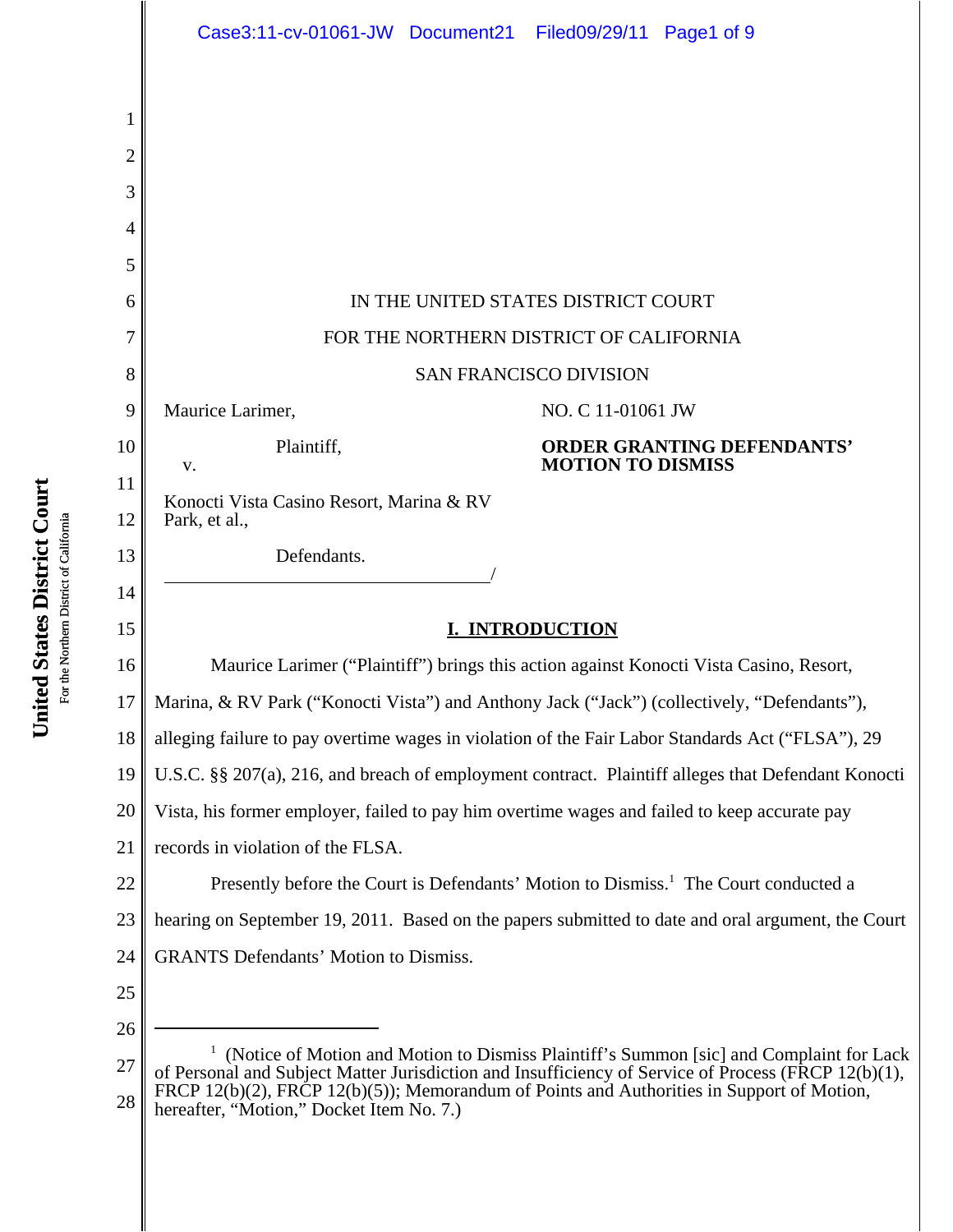### **II. BACKGROUND**

In a Complaint<sup>2</sup> filed on March 7, 2011, Plaintiff alleges as follows:

Defendant Konocti Vista is a business enterprise doing business in Lake County, California. (Complaint ¶ 5.) Defendant Jack is the Chief Executive Officer of Konocti Vista, and exercised economic and operational control over the employment relationship with the Plaintiff. (Id.  $\P$ [ 6, 12.)

Plaintiff was employed by Defendants from on or about August 29, 2009, through December 13, 2010. (Complaint ¶ 4.) Defendants classified Plaintiff as exempt from federal overtime pay requirements.  $(\underline{Id}, \P 7)$  This classification was erroneous, because Plaintiff did not meet the criteria for exemption under FLSA. (Id. ¶ 9.) Plaintiff's work was nonmanagerial and consisted largely of work normally performed by non-exempt and hourly employees. (Id. ¶ 10.) Plaintiff routinely worked for more than forty hours per week and without receiving overtime pay. (Id. 18.) For the duration of Plaintiff's employment, Defendants did not keep accurate records of the actual hours worked by Plaintiff. (Id. 11.) On the basis of the allegations outlined above, Plaintiff alleges two causes of action: (1) Breach of Employment Contract; and (2) Failure to pay overtime in violation of the Fair Labor Standards Act, 29 U.S.C. §§ 206, 207.

18 19 20 Presently before the Court is Defendants' Motion to Dismiss for lack of subject matter jurisdiction, personal jurisdiction and insufficiency of process.<sup>3</sup> Because the issue of subject matter jurisdiction may be dispositive, the Court considers it first.

23

1

2

3

4

5

6

7

8

9

10

11

12

13

14

15

16

17

24 25 <sup>2</sup> (Complaint for Failure to Pay Overtime Wages and for Breach of Contract to Pay Wages, hereafter, "Complaint," Docket Item No. 1.)

<sup>21</sup> 22

<sup>26</sup> 27 <sup>3</sup> Plaintiff opposes the Motion to Dismiss only as to the FLSA claim. Plaintiff concedes that his breach of contract claim is barred on sovereign immunity grounds. (See Plaintiff's Opposition to Defendants' Motion to Dismiss Plaintiff's Summons and Complaint, hereafter, "Opp'n," Docket Item No. 12.) Thus, only the FLSA claim is presently before the Court.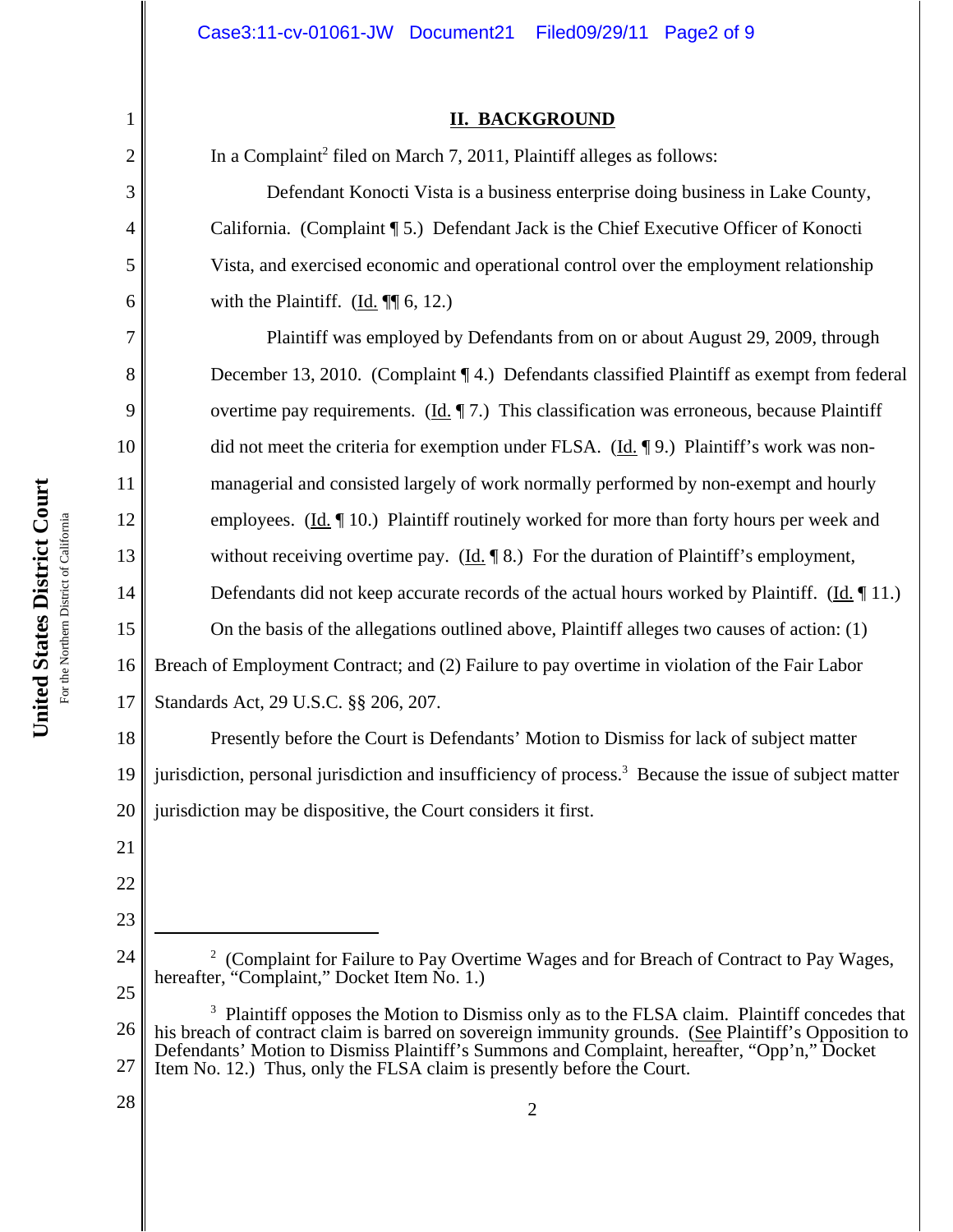## **III. STANDARDS**

2 3 4 5 6 7 8 9 10 11 12 13 14 15 16 17 18 Rule 12(b)(1) of the Federal Rules of Civil Procedure provides for a motion to dismiss for lack of subject-matter jurisdiction. A Rule  $12(b)(1)$  motion may be either facial, where the inquiry is confined to the allegations in the complaint, or factual, where the court is permitted to look beyond the complaint to extrinsic evidence. Wolfe v. Strankman, 392 F.3d 358, 362 (9th Cir. 2004). On a facial challenge, all material allegations in the complaint are assumed true, and the question for the court is whether the lack of federal jurisdiction appears from the face of the pleading itself. See Wolfe, 392 F.3d at 362; Thornhill Publishing Co. v. General Telephone Electronics, 594 F.2d 730, 733 (9th Cir. 1979). When a defendant makes a factual challenge "by presenting affidavits or other evidence properly brought before the court, the party opposing the motion must furnish affidavits or other evidence necessary to satisfy its burden of establishing subject-matter jurisdiction." Safe Air For Everyone v. Meyer, 373 F.3d 1035, 1039 (9th Cir. 2004). The court need not presume the truthfulness of the plaintiff's allegations under a factual attack. White v. Lee, 227 F.3d 1214, 1242 (9th Cir. 2000); Augustine v. United States, 704 F.2d 1074, 1077 (9th Cir. 1983). However, in the absence of a full-fledged evidentiary hearing, disputes in the facts pertinent to subject-matter are viewed in the light most favorable to the opposing party. Dreier v. United States, 106 F.3d 844, 847 (9th Cir. 1996). The disputed facts related to subject-matter jurisdiction should be treated in the same way as one would adjudicate a motion for summary judgment. Id.

19

1

# **IV. DISCUSSION**

20 21 22 23 24 Defendants move to dismiss Plaintiff's Complaint on the grounds that under the doctrine of tribal sovereign immunity, the Court lacks subject matter jurisdiction over both Defendant Konocti Vista, a corporation wholly owned and operated by a federally recognized tribe, and Defendant Jack, who was acting within the scope of his official duties for the tribe during the relevant acts. (Motion at 6.)

25 **A. Tribal Sovereign Immunity**

26 27 At issue is whether the FLSA claim against Defendant Konocti Vista is barred by sovereign immunity.

 $\begin{array}{|c|c|c|c|c|}\n \hline\n 28 & 3 \\
\hline\n \end{array}$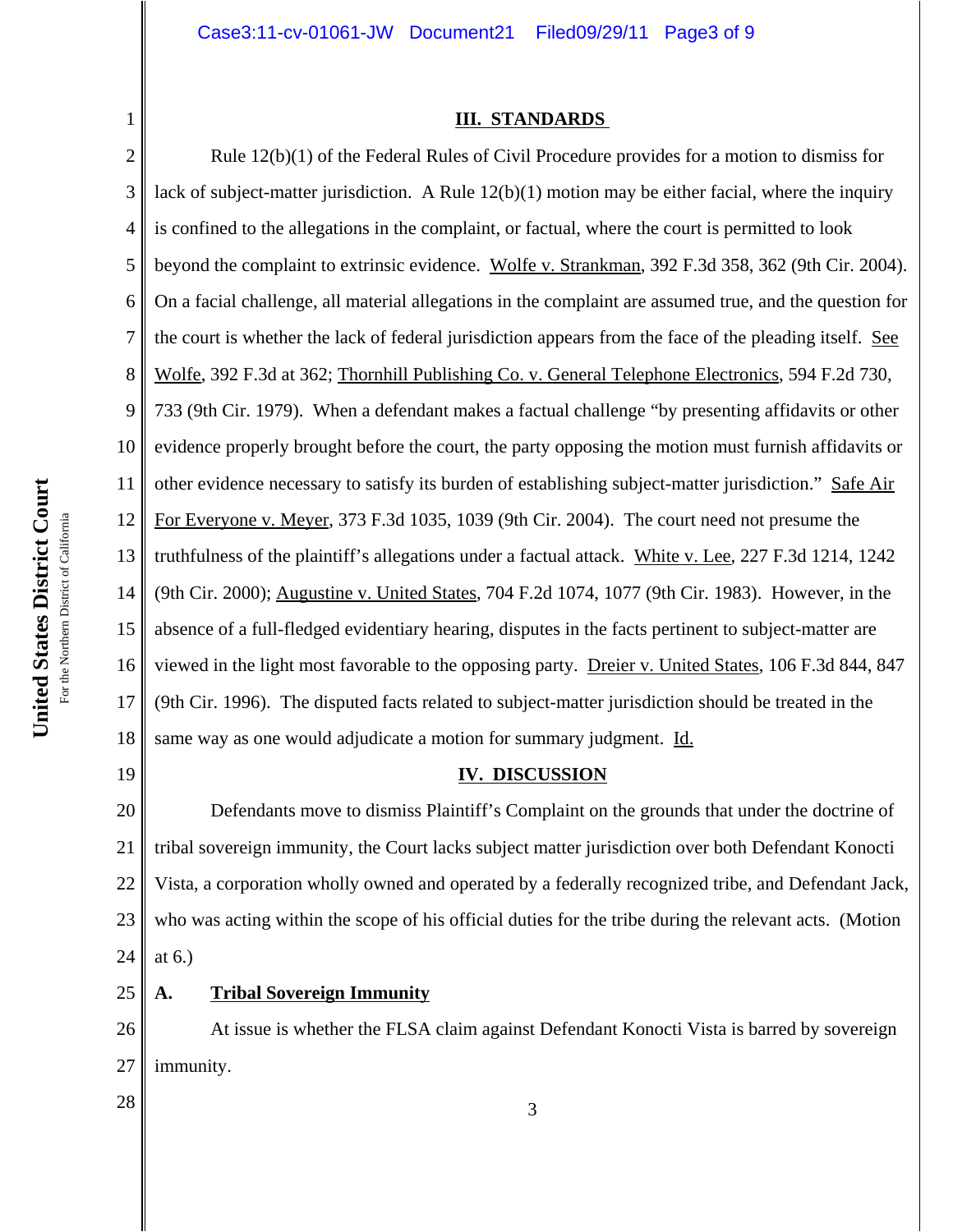## Case3:11-cv-01061-JW Document21 Filed09/29/11 Page4 of 9

4 5 6 7 8 9 10 11 United States District Court **United States District Court** 12 For the Northern District of California For the Northern District of California 13 14 15 16 17

1 2 3 18 The Supreme Court has held that as a matter of federal law, a Tribal Nation is subject to suit only where Congress has authorized the suit or the Tribe has expressly waived its sovereign immunity. See Kiowa Tribe of Okla. v. Mfg. Techs., 523 U.S. 751, 754 (1998). Inclusion of a tribe on the Federal Register list of recognized tribes is generally sufficient to establish entitlement to sovereign immunity. See Ingrassia v. Chicken Ranch Bingo and Casino, 676 F. Supp. 2d 953, 957 (E.D. Cal. 2009) (citation omitted). Waivers of tribal sovereign immunity "cannot be implied but must be unequivocally expressed." Santa Clara Pueblo v. Martinez, 436 U.S. 49, 58 (1978) (citation omitted). Tribal sovereign immunity extends to the off-reservation activities and to the economic as well as the governmental activities of the tribe, so long as the entity "functions as an arm of the tribe." Allen v. Gold Country Casino, 464 F.3d 1044, 1046 (9th Cir. 2006). Where a casino is wholly owned and operated by a tribe, and its profits inure directly to the tribe, that casino is generally considered to be functioning as arm of the tribe. See id. at 1047. Tribes protected by sovereign immunity may waive that immunity by contract. See Am. Vantage Cos., Inc. v. Table Mountain Rancheria, 292 F.3d 1091, 1099 (9th Cir. 2002). The Ninth Circuit has held that any alleged waiver of sovereign immunity must "unequivocally and expressly indicate[] the [tribe's] consent to waive its sovereign immunity." Pan Am. Co. v. Sycuan Band of Mission Indians, 884 F.2d 416, 418 (9th Cir. 1989). Thus, waiver must be express and will not be found by implication. See id.

19 20 21 22 23 24 Here, based on uncontested evidence presented, the Court finds that Defendant Konocti Vista is entitled to tribal sovereign immunity. Defendants provide an affidavit from Defendant Jack, a tribal administrator, stating that (1) Konocti Vista is wholly owned and operated by the Big Valley Pomo Band of Pomo Indians of the Big Valley Rancheria ("Tribe"); and (2) the Tribe's business committee, as established by the Tribal constitution, is responsible for the operation of the casino.4 Defendants also offer evidence showing that the Tribe is federally recognized as an Indian tribe and

25

28

<sup>26</sup> 27 <sup>4</sup> (See Declaration of Tribal Administrator Anthony Jack in Support of Defendants' Motion to Dismiss Plaintiff's Summon [sic] and Complaint for Lack of Personal and Subject Matter Jurisdiction and Insufficiency of Service of Process ¶¶ 11, 13, hereafter, "Jack Decl.," Docket Item No. 7-2.)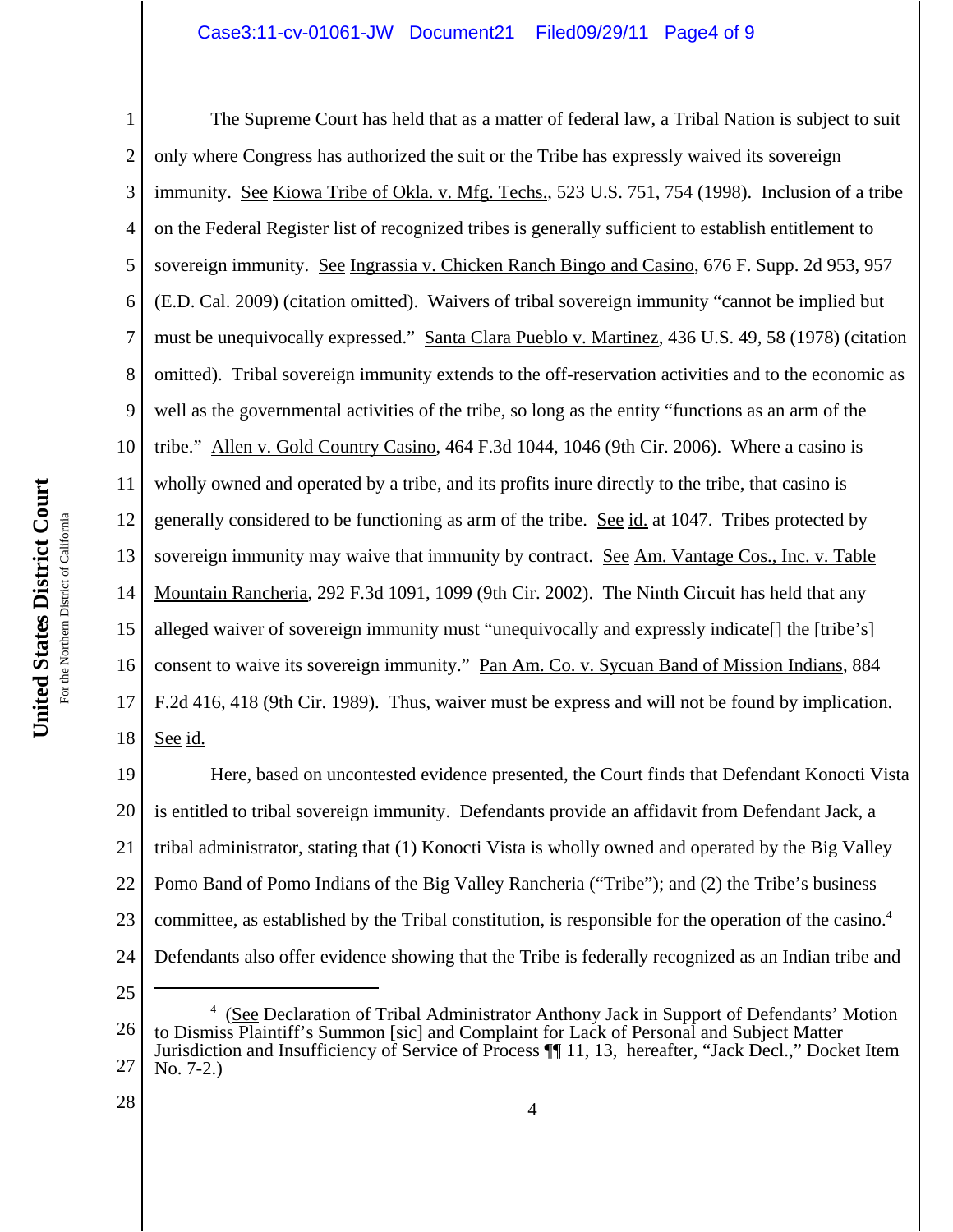1 2 3 4 5 6 thus is entitled to sovereign immunity.<sup>5</sup> Plaintiff offers no evidence to contradict these statements, nor does he dispute that Konocti Vista is tribally owned and operated. Further, Plaintiff has failed to plead the existence of any statements within his employment contract that could plausibly constitute a waiver of sovereign immunity. In light of the undisputed status of Konocti Vista as a casino wholly owned and operated by a tribe entitled to sovereign immunity, the Court finds that the casino is immune from suit in federal court as an arm of the tribe.

7 8 The Court proceeds to consider whether Congress, in enacting the FLSA, abrogated the sovereign immunity of tribes as to claims arising under the Act.

9

# **B. Abrogation by Congress**

10 11 12 Plaintiff contends that tribes are bound by the requirements of the FLSA and as such, should be amenable to suit for its violation. (Opp'n at 2.) The Court construes this contention as an argument for abrogation of tribal immunity under the FLSA.

13 14 15 16 17 The Supreme Court has held that an abrogation of tribal sovereign immunity by Congress cannot be determined by implication and must be expressly stated. See Okla. Tax Comm'n v. Citizen Band of Potawatomi Tribe of Okla., 498 U.S. 505, 509 (1991). The Ninth Circuit has not directly addressed whether the FLSA abrogates tribal sovereign immunity. Thus, the Court treats this as a matter of first impression.

18 19 20 21 22 23 24 25 In interpreting whether Congress intended a particular statute to waive tribal sovereign immunity, other circuits have drawn on a similar doctrine interpreting congressional intent to legislatively abrogate state sovereign immunity. See Fla. Paraplegic, Ass'n, Inc. v. Miccosukee Tribe of Fla., 166 F.3d 1126, 1131 (11th Cir. 1999) (citing Atascadero State Hosp. v. Scanlon, 473 U.S. 234, 242 (1985)). In Atascadero, the Supreme Court held that Congress may abrogate sovereign immunity "only by making its intention unmistakably clear in the language of the statute." 473 U.S. at 242. This interpretive standard, looking solely to statutory text, is consistent with the approach taken by the Supreme Court in holding that the Indian Civil Rights Act ("ICRA"), 25

26 27

28

 $5$  (See Indian Entities Recognized, 75 Fed. Reg. 60,810, 60,810 (Oct. 1, 2010).)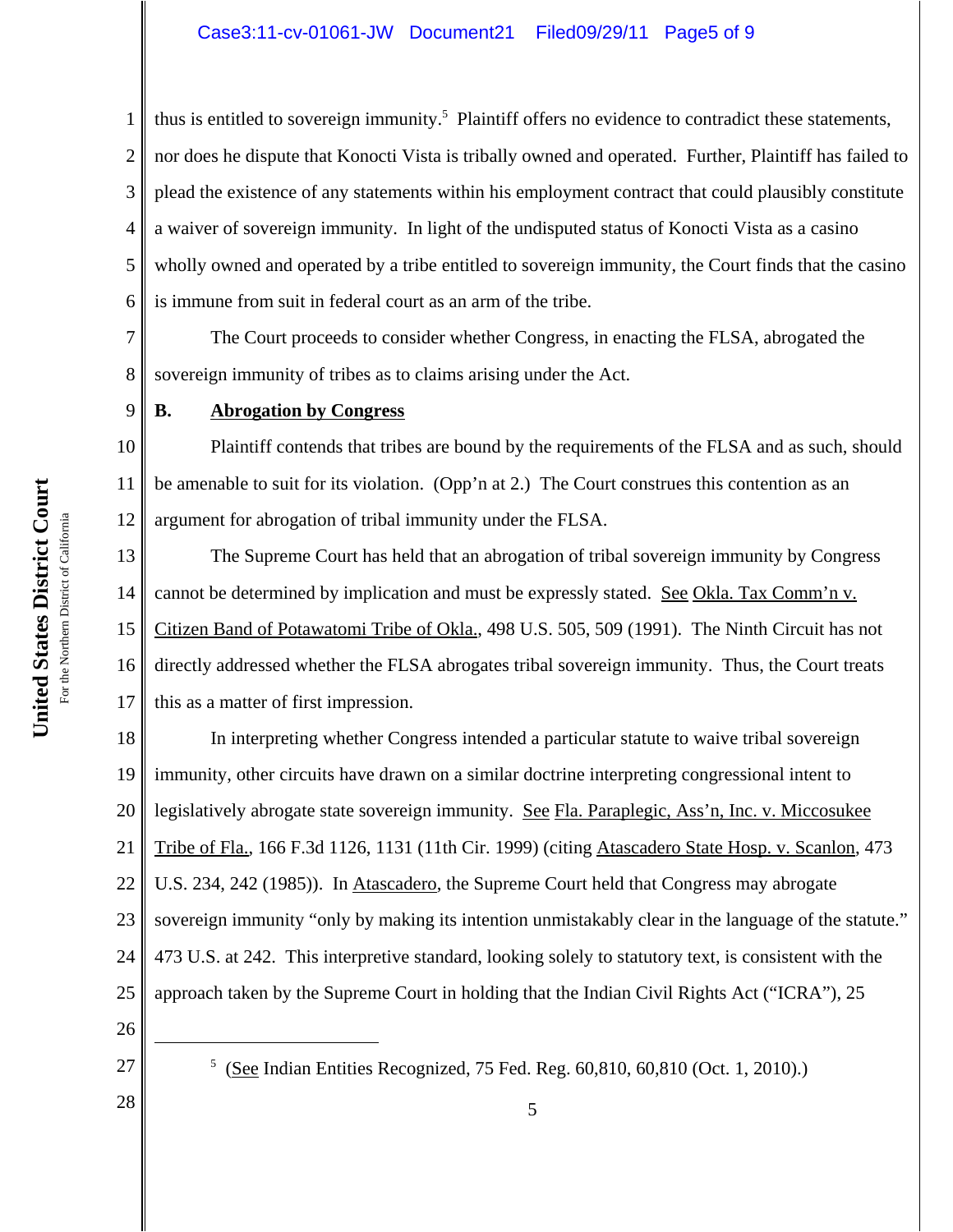1 2 3 U.S.C. §§ 1301-03, did not abrogate tribal sovereign immunity in that "[n]othing on the face of Title I of the ICRA purports to subject tribes to the jurisdiction of the federal courts in civil actions for injunctive or declaratory relief." Santa Clara Pueblo, 436 U.S. at 59.

4 5 6 7 8 9 10 11 Here, the FLSA makes no mention of private enforcement against tribal governments and does not specifically reference tribes anywhere in the statutory scheme. See 25 U.S.C. §§ 201-19. To the contrary, while the statute does expressly abrogate sovereign immunity with regards to public agencies, it expressly limits the definition of "public agencies" to agencies of the United States or state governments. Id. §§ 203, 216. That Congress specifically considered the abrogation issue and did not include tribes among those sovereigns whose immunity was being abrogated is telling evidence of Congress' decision not to abrogate. Thus, the Court finds that Congress did not abrogate tribal sovereign immunity in the FLSA.

12 13 14 15 16 17 18 19 20 21 22 Defendant relies on Solis v. Matheson<sup>6</sup> for the proposition that the provisions of the FLSA may be enforced against a tribal business. The Court finds that this reliance is misplaced, as Matheson has no bearing on the question of tribal sovereign immunity. In Matheson, the defendant business was not owned by a tribe, but rather by an individual member of a tribe with no plausible claim to sovereign immunity. 563 F.3d at 428. Thus, the Matheson court did not consider whether the FLSA abrogates tribal sovereign immunity; it merely held that the FLSA could be enforced against a non-sovereign individual business owner on tribal land. Id. at 434. In addition, the action in Matheson was brought by the United States Secretary of Labor. Id. at 428. Unlike suits by private citizens, suits by the United States and its agencies are generally not barred by sovereign immunity. See Blatchford v. Native Village of Noatak and Circle Village, 501 U.S. 775, 782 (1991).

23 24 Accordingly, the Court GRANTS Defendants' Motion to Dismiss for lack of subject matter jurisdiction as to Konocti Vista based on tribal sovereign immunity.

- 25
- 26 27

28

6 563 F.3d 425 (9th Cir. 2009).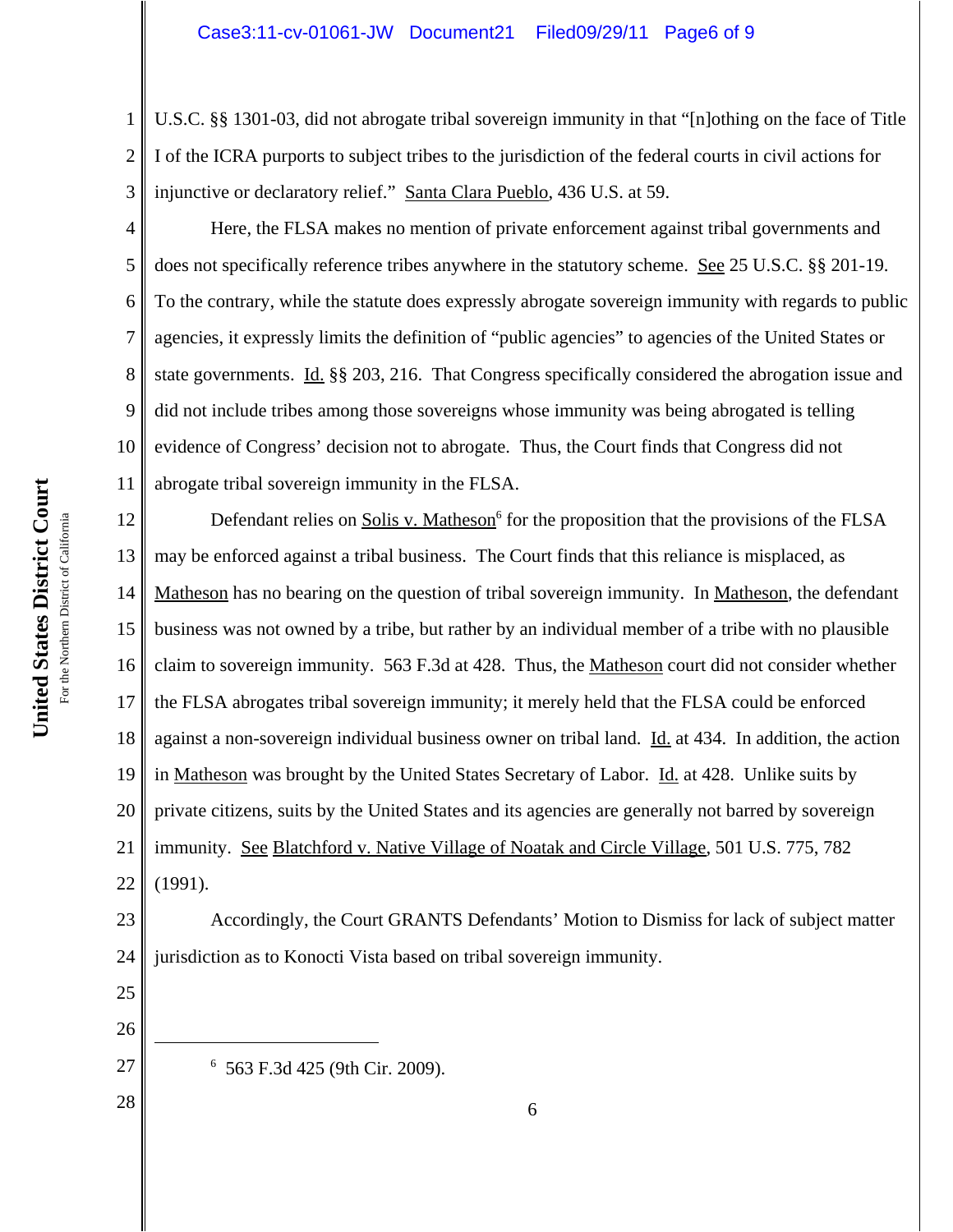# **C. Immunity of Defendant Jack**

1

2 3 At issue is whether tribal sovereign immunity extends to Defendant Jack for purposes of this lawsuit.

4 5 6 7 8 9 10 Tribal sovereign immunity extends to tribal officials when acting in their official capacity and withing the scope of their authority. See Linneen v. Gila River Indian Cmty., 276 F.3d 489, 492 (9th Cir. 2002). "Tribal officials," for purposes of this analysis, are not limited to political officials, but include all employees of a tribe or tribal casino if they are acting within the scope of their employment. See Cook v. AVI Casino Enter. Inc., 548 F.3d 718, 727 (9th Cir. 2008). The relevant inquiry for sovereign immunity purposes is not whether an individual or the tribe itself is named in the suit, but whether payment is in effect sought from the Tribe's treasury. Id.

11 12 13 14 15 16 17 18 Here, Plaintiff's Complaint does not actually allege any specific acts by Defendant Jack, but instead seeks relief against him solely for his role in exercising "economic and operational control" over Defendant Konocti Vista. (Complaint ¶ 12.) Plaintiff alleges that Defendant Jack was "responsible for handling labor and employment matters" for the casino. (Id.) Thus, it is clear on the face of the Complaint that any actions allegedly taken by Defendant Jack against Plaintiff were within the scope of his authority as a tribal employee. Because Plaintiff's claims against Defendant Jack are indistinguishable from his claims against the Tribe, the Court finds that tribal sovereign immunity extends to Defendant Jack.

19 20 Accordingly, the Court GRANTS Defendants' Motion to Dismiss for lack of subject matter jurisdiction as to Defendant Jack based on tribal sovereign immunity.

United States District Court **United States District Court** For the Northern District of California For the Northern District of California

21

22

23

24

25

26

27

 $\begin{array}{c|c} 28 & 7 \end{array}$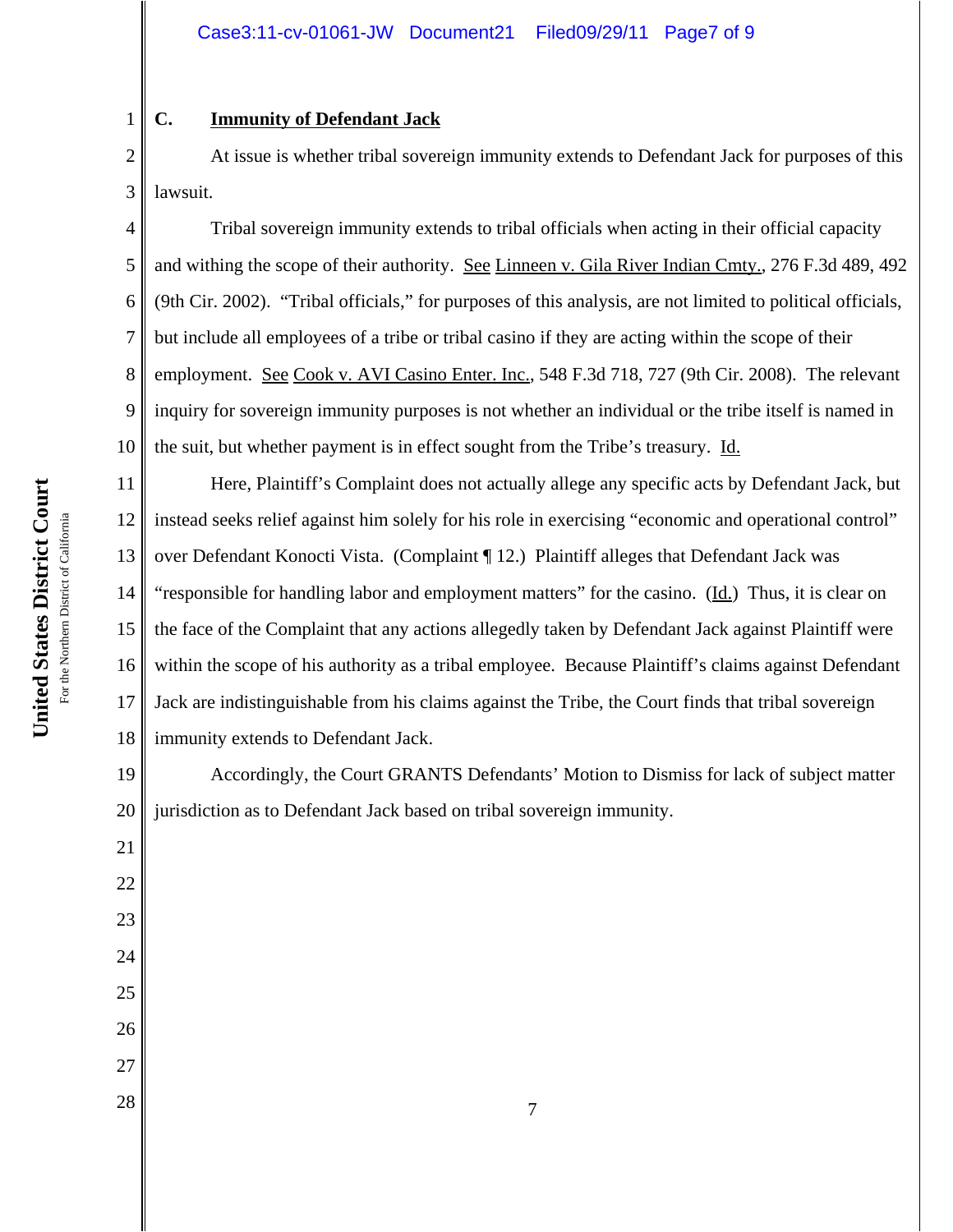## **V. CONCLUSION**

The Court GRANTS Defendants' Motion to Dismiss for lack of subject matter jurisdiction.<sup>7</sup> The Clerk of the Court shall close this file.

religie

 Dismissal for lack of subject matter jurisdiction is not a ruling on the merits of a plaintiff's claim and is therefore a dismissal without prejudice. Haywood v. Drown, 129 S. Ct. 2108, 2134 (2009). Dated: September 29, 2011 JAMES WARE United States District Chief Judge